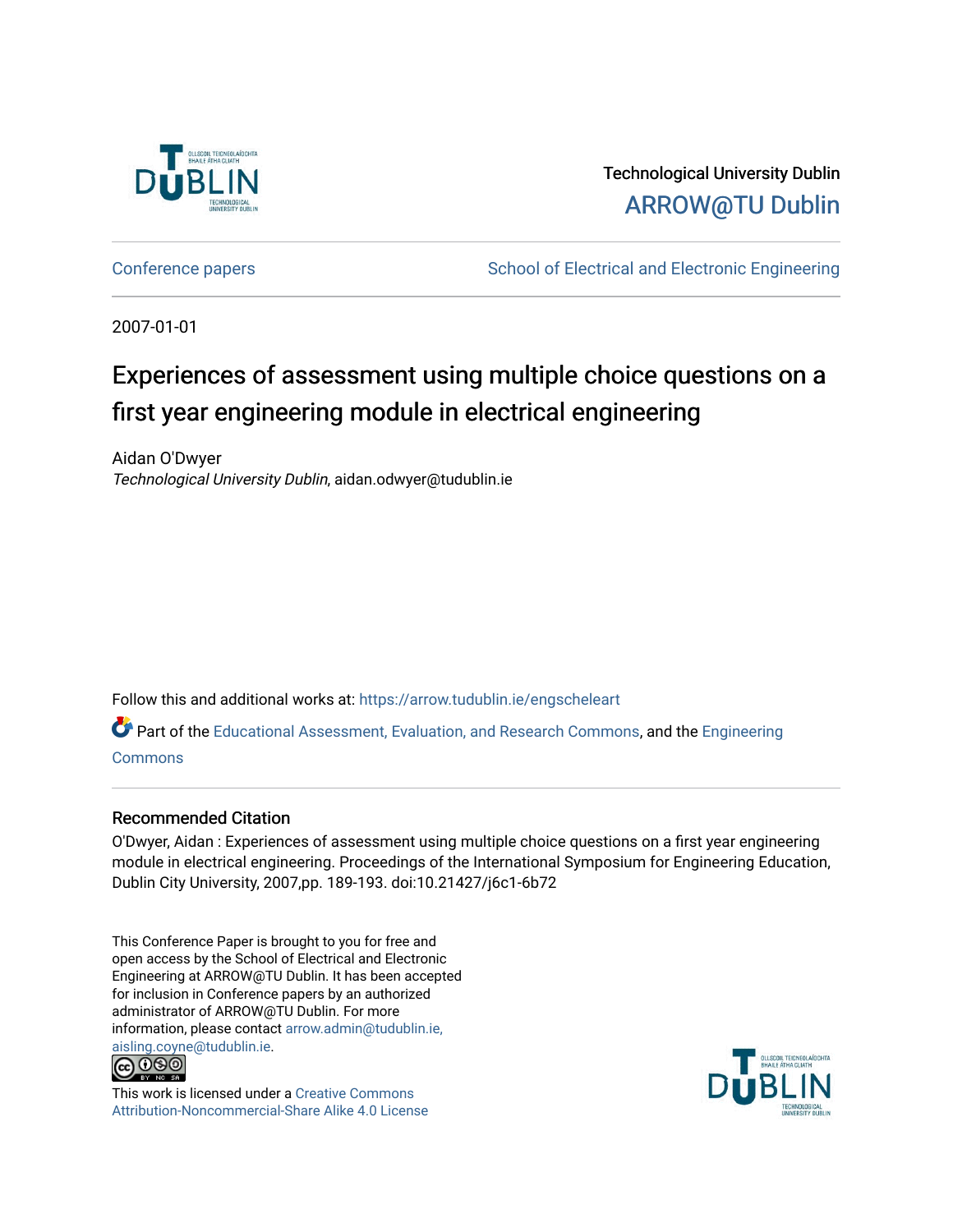# **EXPERIENCES OF ASSESSMENT USING MULTIPLE CHOICE QUESTIONS ON A FIRST YEAR MODULE IN ELECTRICAL ENGINEERING**

#### **Aidan O'Dwyer**,

School of Control Systems and Electrical Engineering, DIT, Kevin St., Dublin 8

## **ABSTRACT**

This contribution will report on, and evaluate, the use of multiple-choice questions, in both continuous assessment and terminal examination modes, on a first year module in electrical engineering at Dublin Institute of Technology. The author's experiences are that multiple-choice questions tend to be student friendly (e.g. given a choice in a terminal examination, students will opt to attempt the questions with multiple choice parts). The author has used the assessment method over three academic years, and some assessment data is reported and analysed in the contribution. The pedagogical approach is explicitly pragmatic.

## **INTRODUCTION**

The assessment method is used, in both continuous assessment and terminal examination mode, with students on the Electrical Systems module in the first year of a three-year, Level 7, degree programme in Electrical Engineering. Level 7 programmes were previously referred to as technician programmes; candidates apply for such programmes (in common with all higher education programmes) through the Central Applications Office (CAO), in which points are given for examination results in six subjects taken in the Leaving Certificate, or equivalent. The maximum point score possible for a candidate is 600, with 54% of candidates scoring more than 300 points in 2006, for example [1]. Minimum points levels for programmes are set by student demand for the limited number of course places; in common with worldwide trends, student demand for many technology courses is decreasing, leading to, for example, a minimum points level for the programme of 115 in 2006, with a median points level of 275 [2]. Though there is some debate as to whether the points scored by candidates in an examination process dominated by a terminal examination is the best predictor of subsequent success on an engineering programme, nevertheless it is clear that many, if not most, of the students entering the programme have lower academic ability when compared to their wider peer group.

In a typical year, 40 learners commence the degree programme, the vast majority of which come directly from second-level education; there are a small number of students who are mature learners (categorised as students over 23 years of age) and a further small group of international students.

Finally, Level 7 programmes are distinguished from Level 8 programmes, which in Engineering are four years in duration, require a much higher minimum standard in Mathematics at the Leaving Certificate examination (or equivalent) and allow successful graduates to work directly for chartered membership of engineering professional bodies. Successful Level 7 graduates in engineering may directly achieve associate (or equivalent) membership of the professional bodies.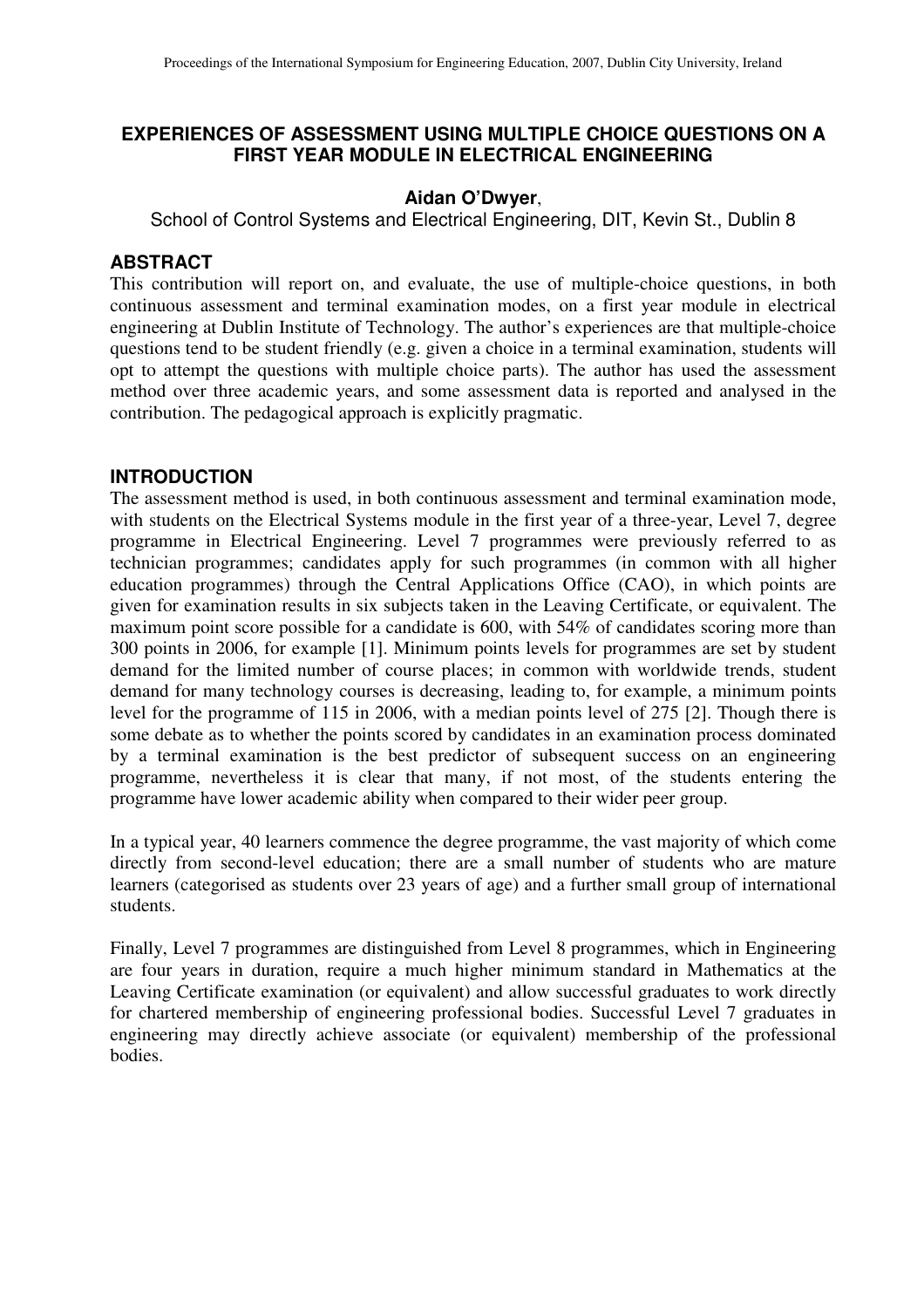# **DESCRIPTION**

Multiple-choice questions are an efficient means of knowledge assessment (particularly in well defined subjects that do not change with time). They are appropriate for assessing a large number of candidates. They are a widely used assessment methodology (e.g. in aptitude tests in first and second level education or in entrance examinations such as some parts of the TOEFL test), but they tend to be less used in assessment at third level, except in some knowledge-based disciplines such as medicine.

Multiple-choice questions can have two choices of answers (true/false), though, more commonly, four choices of answers are available. It is recognised that raw scores from these tests should not be used directly. The reason is that, for example, in a test with four choice-questions, a student may know the answers for 20% of the questions and guess the answers correctly for one quarter of the rest of the questions, passing the examination. Scaling may be done using a probabilistic approach ([3], [4]) or a simpler approach (which employs negative marking). The scientifically sound probabilistic approach suggests that the optimum number of choice of answers for questions is 4. In addition, if the number of questions is greater than 18, for example, there is less than 1% probability of obtaining a scaled mark of 40% by pure guesswork. This probability falls to less than 0.01% if the number of questions set is greater than 48.

The Electrical Systems subject, in common with many first-year subjects in programmes with Level 7 awards, is knowledge or fact-based. In this subject, students learn about basic electrical concepts (e.g. voltage) in simple circuits. Such knowledge is suitable for assessment using multiple-choice questions. Of course, other concepts in the module (e.g. describing phenomena, solving problems) are less suitable for assessment using this method, though the other assessment methods employed address this issue.

Electrical Systems is a central technical subject in the programme, and learning in the subject is progressed further in the remaining two years of the programme. The subject is divided into two thirteen-week modules; in each module, students attend two hours of lectures and two hours of laboratories in the subject each week. Presently, the subject is assessed in the following manner; this assessment regime has evolved somewhat over the part three years:

- Terminal examination (50% of subject mark), held after the completion of the second module. This examination has a compulsory question and five other questions, three of which are to be attempted. Two of these five questions are presently in multiple-choice format.
- Laboratory work (25% of the subject mark); this is assessed continuously.
- Individual student project work (12.5% of the subject mark), assessed near the end of the first module.
- Module 1 assessment (12.5% of the subject mark); in 2006-7, this was an exclusively multiple-choice examination, held after the completion of the first module.

In addition, formative assessment, using a mixture of multiple-choice and 'conventional' engineering questions, is given in Week 7 of each module. These assessments are graded, handed back to the students and the correct solutions to the questions are explored in the lecture environment in Week 8 of each module.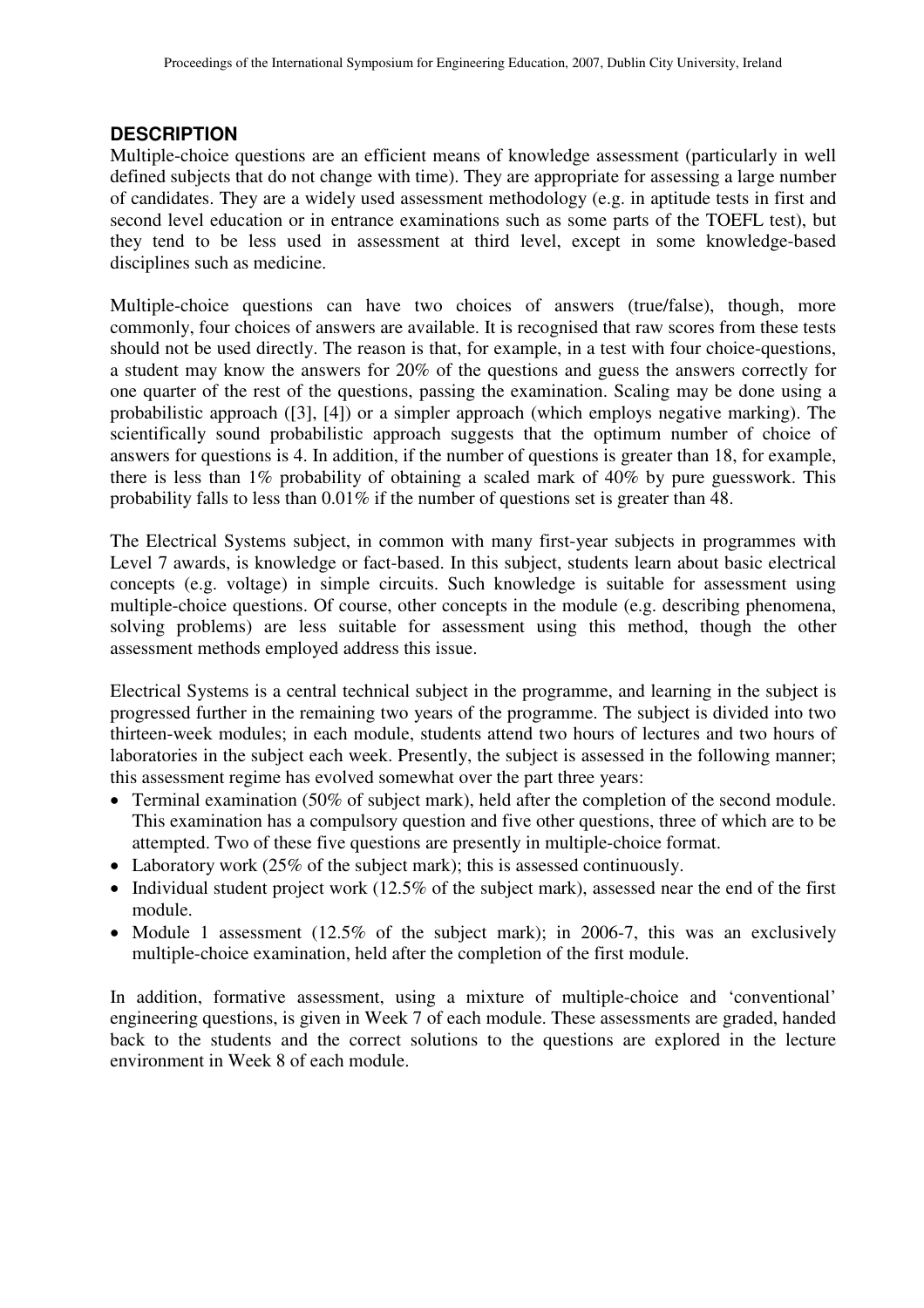#### **RATIONALE IN TERMS OF EDUCATIONAL IDEAS**

As mentioned, the assessment regime in the subject has evolved to some degree over the three years in which the author has taught the subject. For example, in the 2005-6 academic year, the module 1 examination was a formal one-hour examination held in January 2006. In this examination, students had to attempt all questions. A multiple-choice question with 20 parts was set (with 40% of the assessment marks attached) and three other, more traditional descriptive and/or calculation questions were set (with 60% of the assessment marks attached). Figure 1 shows some data from the assessment.

It is striking that, for all students who sat the assessment, the marks scored in the multiple-choice question far exceeded the marks scored in more conventional engineering questions. This is particularly remarkable as the multiple-choice question tested student knowledge of material covered in all thirteen weeks of the module. The author suggests that the transition to third level study, recognised to be a challenging one for many students, means that little time can be devoted by students to detailed work in the subject; however, the multiple-choice format allows such students to be confident that they can demonstrate they have learned the fundamentals of the subject in laboratories and during lecture periods. Good performance in multiple-choice questions raises the confidence of perhaps less well-prepared students and helps sustain their retention on the programme.



Figure 1: % marks obtained versus student number (anonymous marking)

At the beginning of the second module in the subject, the solutions to the assessment questions were explored with the students in the lecture theatre, allowing precise feedback to be given and simultaneously re-emphasising the importance of fundamental knowledge in the subject prior to the exploration of more advanced ideas.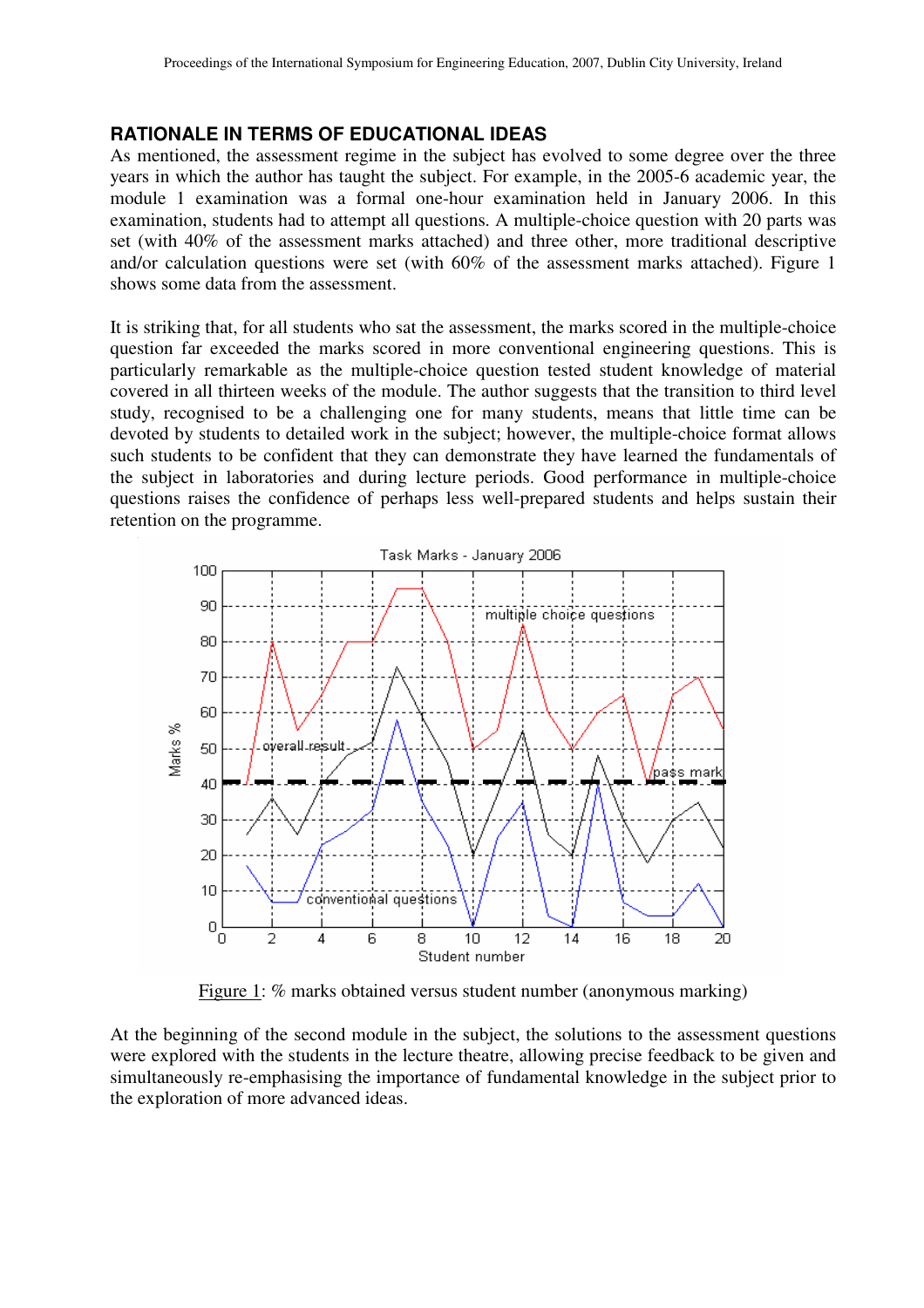Multiple-choice questions were also employed as an assessment tool in the terminal examination. In the 2006 terminal examination, for example, students were required to attempt question 1 (a five-part obligatory question, in 'conventional' format) and three of five other questions, two of which were in multiple-choice format. Most students chose to attempt the two multiple-choice questions; figure 2 shows that, in most cases, students scored better in their answers to multiplechoice questions.



Figure 2: % marks obtained versus student number (anonymous marking)

The pedagogical rationale for the use of multiple-choice questions is pragmatic i.e. students perform better, on average, in answering such questions than in answering more conventional engineering examination questions. In a general comment, the average student that the author encounters tends to be less well prepared for subjects such as Electrical Systems than was the case a number of years ago. Reference has already been made to the points level achieved by entrants to the programme in 2006; the CAO website also allows information over the past five years to be collated. Table 1 shows the median points level and minimum points level of candidates entering the programme over the past five years. Overall, the number of prospective students scoring over 300 points (out of a maximum of 600 points) in the Leaving Certificate examination has varied from 52% to 54% during this period.

| Year  | Median points level | Minimum points level |
|-------|---------------------|----------------------|
| 2006  | 275                 | 115                  |
| 2005  | 285                 | 175                  |
| 2004  | 315                 | 160                  |
| 2003  | 325                 | 175                  |
| 2002. | 340                 | 140                  |

Table 1: Selected data about student performance